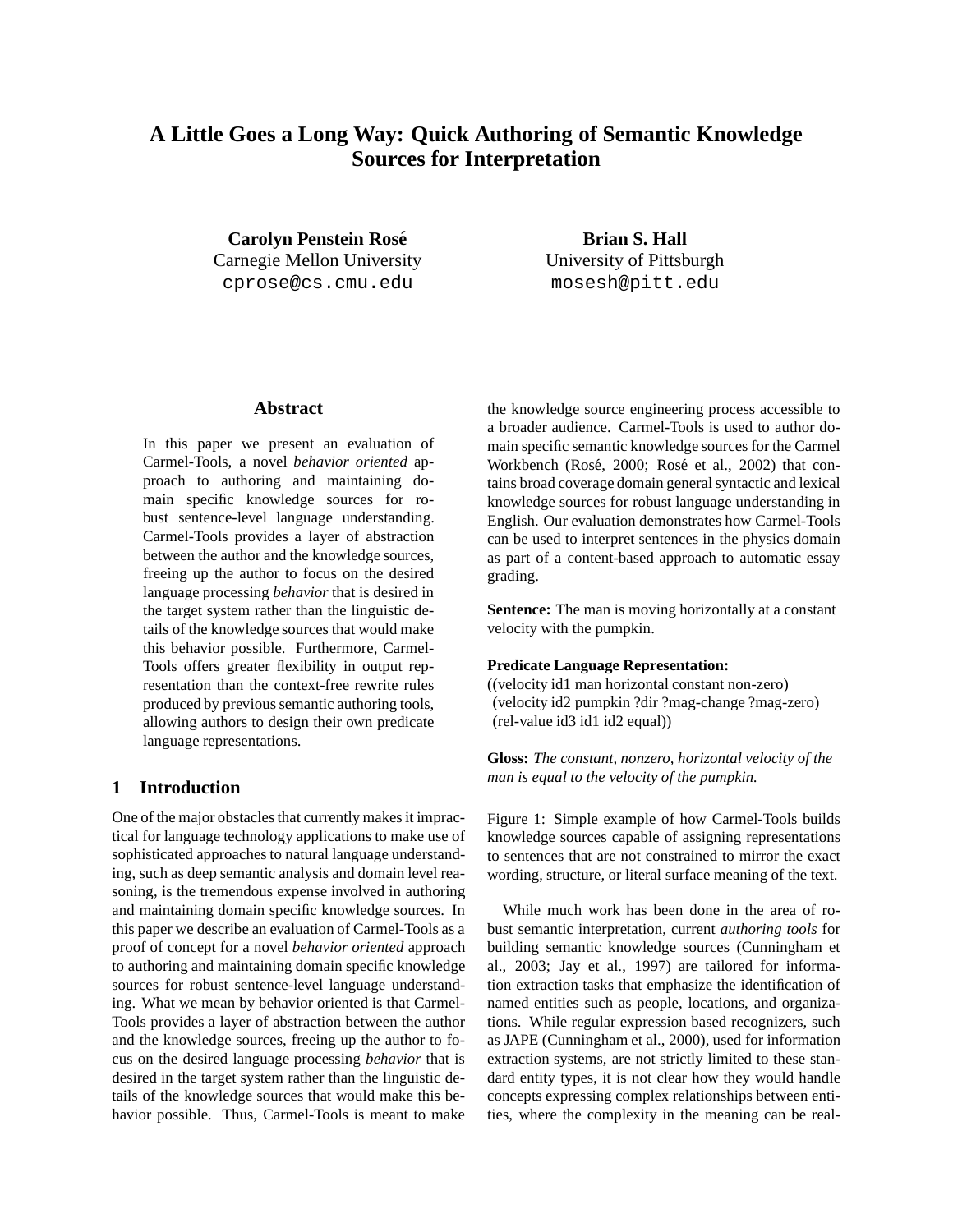ized with a much greater degree of surface syntactic variation. Outside of the information extraction domain, a concept acquisition authoring environment called SGStudio (Wang and Acero, 2003) offers similar functionality to JAPE for building language understanding modules for dialogue systems, with similar limitations. Carmel-Tools is more flexible in that it allows a wider range of linguistics expression that communicate the same idea to match against the same pattern. It accomplishes this by inducing patterns that match against a deep syntactic parse rather than a stream of words, in order to normalize as much surface syntactic variation as possible, and thus reducing the number of patterns that the learned rules must account for. Furthermore, Carmel-Tools offers greater flexibility in output representation than the context-free rewrite rules produced by previous semantic authoring tools, allowing authors to design their own predicate language representations that are not constrained to follow the structure of the input text (See Figure 1 for a simple example and Figure 2 for a more complex example.). See Section 3 and (Rosé, 2000; Rosé et al., 2002) for more details about CARMEL's knowledge source representation.

Note that the predicate language representation utilized by Carmel-Tools is in the style of Davidsonian event based semantics (Hobbs, 1985). For example, in Figure 1 notice that the first argument of each predicate is an identification token that represents the whole predicate. These identification tokens can then be bound to arguments of other predicates, and in that way be used to represent relationships between predicates. For example, the rel-value predicate expresses the idea that the predicates indicated by id1 and id2 are equal in value.

While language understanding systems with this style of analysis are not a new idea, the contribution of this work is a set of authoring tools that simplify the semantic knowledge sources authoring process.

## **2 Motivation**

While the technology presented in this paper is not specific to any particular application area, this work is motivated by a need within a growing community of researchers working on educational applications of Natural Language Processing to extract detailed information from student language input to be used for formulating specific feedback directed at the details of what the student has uttered. Such applications include tutorial dialogue systems (Zinn et al., 2002; Popescue et al., 2003) and writing coaches that perform detailed assessments of writing content (Rosé et al., 2003; Wiemer-Hastings et al., 1998; Malatesta et al., 2002) as opposed to just grammar (Lonsdale and Strong-Krause, 2003), and provide detailed feedback rather than just letter grades (Burstein et al., 1998; Foltz et al., 1998). Because of the important

role of language in the learning process (Chi et al., 2001), and because of the unique demands educational applications place on the technology, especially where detailed feedback based on student language input is offered to students, educational applications present interesting opportunities for this community.

The area of automated essay grading has enjoyed a great deal of success at applying shallow language processing techniques to the problem of assigning general quality measures to student essays (Burstein et al., 1998; Foltz et al., 1998). The problem of providing reliable, detailed, content-based feedback to students is a more difficult problem, however, that involves identifying individual pieces of content (Christie, 2003), sometimes called "answer aspects" (Wiemer-Hastings et al., 1998). Previously, tutorial dialogue systems such as AUTO-TUTOR (Wiemer-Hastings et al., 1998) and Research Methods Tutor (Malatesta et al., 2002) have used LSA to perform an analysis of the correct answer aspects present in extended student explanations. While straightforward applications of bag of words approaches such as LSA have performed successfully on the content analysis task in domains such as Computer Literacy (Wiemer-Hastings et al., 1998), they have been demonstrated to perform poorly in causal domains such as research methods (Malatesta et al., 2002) and physics (Rosé et al., 2003) because they base their predictions only on the words included in a text and not on the functional relationships between them. Key phrase spotting approaches such as (Christie, 2003) fall prey to the same problem. A hybrid rule learning approach to classification involving both statistical and symbolic features has been shown to perform better than LSA and Naive Bayes classification (McCallum and Nigam, 1998) for content analysis in the physics domain (Rosé et al., 2003). Nevertheless, trained approaches such as this perform poorly on low-frequency classes and can be too coarse grained to provide enough information to the system for it to provide the kind of detailed feedback human tutors offer students (Lepper et al., 1993) unless an extensive hierarchy of classes that represent subtle differences in content is used (Popescue et al., 2003). Popescue et al. (2003) present impressive results at using a symbolic classification approach involving hand-written rules for performing a detailed assessment of student explanations in the Geometry domain. Rule based approaches have also shown promise in noneducational domains. For example, an approach to adapting the generic rule based MACE system for information extraction has achieved an F-measure of 82.2% at the ACE task (Maynard et al., 2002). Authoring tools for speeding up and simplifying the task of writing symbolic rules for assessing the content in student essays would make it more practical to take advantage of the benefits of rule based assessment approaches.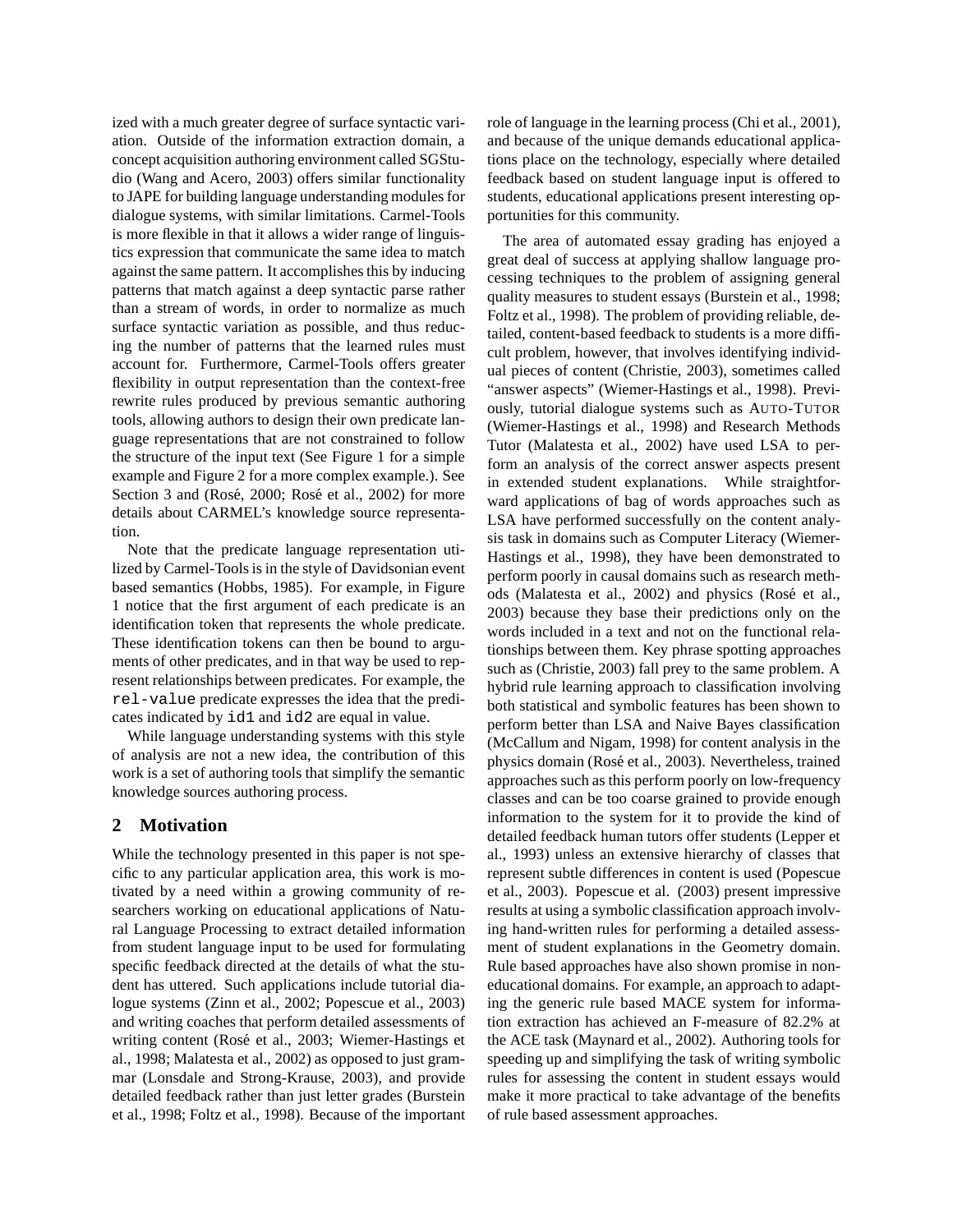## **3 Carmel-Tools Interpretation Framework**

**Sentence:** During the fall of the elevator the man and the keys have the same constant downward acceleration that the elevator has.

#### **Predicate Language Representation:**

((rel-time id0 id1 id2 equal) (body-state id1 elevator freefall)  $(and id2 id3 id4)$ (rel-value id3 id5 id7 equal) (rel-value id4 id6 id6 equal) (acceleration id5 man down constant non-zero) (acceleration id6 keys down constant non-zero) (acceleration id7 elevator down constant non-zero))

**Gloss:** *The elevator is in a state of freefall at the same time when there is an equivalence between the elevator's acceleration and the constant downward nonzero acceleration of both the man and the keys*

Figure 2: Example of how deep syntactic analysis facilitates uncovering complex relationships encoded syntactically within a sentence

One of the goals behind the design of Carmel-Tools is to leverage off of the normalization over surface syntactic variation that deep syntactic analysis provides. While our approach is not specific to a particular framework for deep syntactic analysis, we have chosen to build upon the publicly available LCFLEX robust parser (Rosé et al., 2002), the CARMEL grammar and semantic interpretation framework (Rosé, 2000), and the COMLEX lexicon (Grishman et al., 1994). This same broad coverage, domain general interpretation framework has already been used in a number of educational applications including (Zinn et al., 2002; VanLehn et al., 2002).

Syntactic feature structures produced by the CARMEL grammar normalize those aspects of syntax that modify the surface realization of a sentence but do not change its deep functional analysis. These aspects include tense, negation, mood, modality, and syntactic transformations such as passivization and extraction. Thus, a sentence and it's otherwise equivalent passive counterpart would be encoded with the same set of functional relationships, but the passive feature would be negative for the active version of the sentence and positive for the passive version. A verb's direct object is assigned the obj role regardless of where it appears in relation to the verb. Furthermore, constituents that are shared between more than one verb, for example a noun phrase that is the object of a verb as well as the subject of a relative clause modifier, will be assigned both roles, in that way "undoing" the relative clause extraction. In order to do this analysis reliably, the component of the grammar that performs the deep syntactic analysis of verb argument functional relationships was generated automatically from a feature representation for each of 91 of COMLEX's verb subcategorization tags (Rosé et al., 2002). Altogether there are 519 syntactic configurations of a verb in relation to its arguments covered by the 91 subcategorization tags, all of which are covered by the CARMEL grammar.

CARMEL provides an interface to allow semantic interpretation to operate in parallel with syntactic interpretation at parse time in a lexicon driven fashion (Rosé, 2000). Domain specific semantic knowledge is encoded declaratively within a meaning representation specification. Semantic constructor functions are compiled automatically from this specification and then linked into lexical entries. Based on syntactic head/argument relationships assigned at parse time, the constructor functions enforce semantic selectional restrictions and assemble meaning representation structures by composing the meaning representation associated with the constructor function with the meaning representation of each of its arguments. After the parser produces a semantic feature structure representation of the sentence, predicate mapping rules then match against that representation in order to produce a predicate language representation in the style of Davidsonian event based semantics (Davidson, 1967; Hobbs, 1985), as mentioned above. The predicate mapping stage is the key to the great flexibility in representation that Carmel-Tools is able to offer. The mapping rules perform two functions. First, they match a feature structure pattern to a predicate language representation. Next, they express where in the feature structure to look for the bindings of the uninstantiated variables that are part of the associated predicate language representation. Because the rules match against feature structure patterns and are thus above the word level, and because the predicate language representations associated with them can be arbitrarily complex, the mapping process is decompositional in manner but is not constrained to rigidly follow the structure of the text.

Figure 2 illustrates the power in the pairing between deep functional analyses and the predicate language representation. The deep syntactic analysis of the sentence makes it possible to uncover the fact that the expression "constant downward acceleration" applies to the acceleration of all three entities mentioned in the sentence. The coordination in the subject of the sentence makes it possible to infer that both the acceleration of the man and of the keys are individually in an equative relationship with the acceleration of the elevator. The identification token of the and predicate allows the whole representation of the matrix clause to be referred to in the rel-time predicate that represents the fact that the equative relationships hold at the same time as the elevator is in a state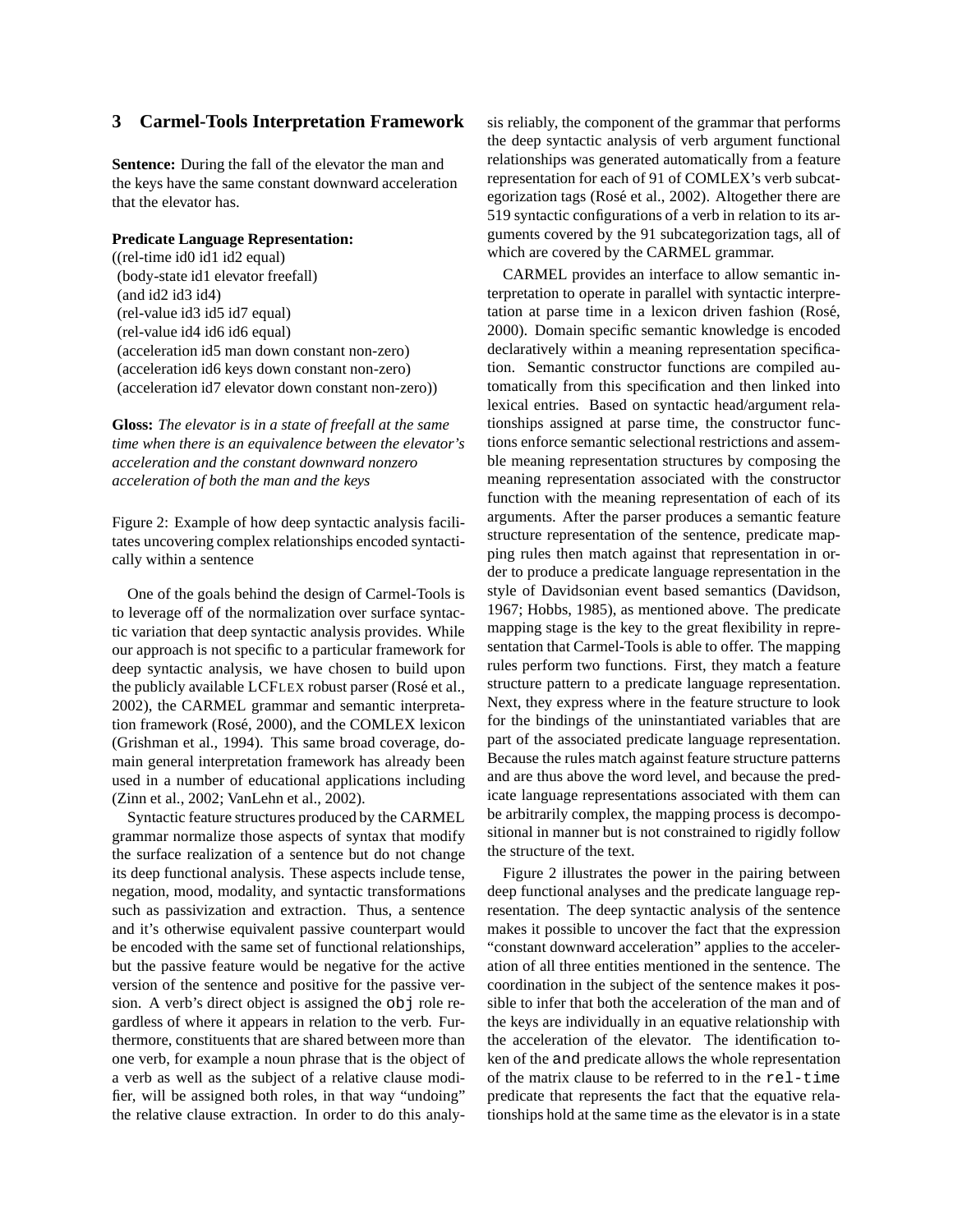| <b>Predicate Language Definition Page</b>                                                                                                                                                                           |   | <b>Example Map Page</b>                                                            |                    |                                |
|---------------------------------------------------------------------------------------------------------------------------------------------------------------------------------------------------------------------|---|------------------------------------------------------------------------------------|--------------------|--------------------------------|
| Token List                                                                                                                                                                                                          |   |                                                                                    | Abstract Types     | Abstract Type Definition       |
| CONTACT-TOKEN                                                                                                                                                                                                       | ▴ | <b>Basic Token Types</b><br><b>Token Type Definition</b><br><b>IDTYPE</b><br>AT    | <b>ITOPTYPEI</b>   | <b>AIR</b>                     |
| <b>FACH</b>                                                                                                                                                                                                         |   | BASIC-CONTACT<br>IN-FRONT-OF                                                       | MAG-DER            | EARTH                          |
| <b>EVERY</b>                                                                                                                                                                                                        |   | SYNTACTIC-OUANT                                                                    | MAG-ZERO           | POOLCENTRE                     |
| ROTH                                                                                                                                                                                                                |   | ABOVE<br>RELATIVE-POS-SPEC                                                         | RODY               | CONTAINER                      |
| ΔT                                                                                                                                                                                                                  |   | <b>BELOW</b>                                                                       | TYPE               | MAN                            |
| IN-FRONT-OF                                                                                                                                                                                                         |   | RELATIVE-TIME-SPEC<br>BEHIND                                                       | VALUE              | PUMPKIN                        |
| ABOVE                                                                                                                                                                                                               |   | RELATIVE-VALUE-SPEC<br>TO-LEFT-OF                                                  | <b>GEN-ID</b>      | PACKET                         |
| BELOW                                                                                                                                                                                                               |   | TO-RIGHT-OF<br>CONTACT-STATE                                                       | OUAN-ID            | SMALL-BALL                     |
| BEHIND                                                                                                                                                                                                              |   | BASIC-BODY-STATE<br>NONEOUAL                                                       | <b>IDENTIFIER</b>  | RIG-RALL                       |
| TO-LEFT-OF                                                                                                                                                                                                          |   | COMP<br><b>EOUAL</b>                                                               | <b>NONCONSTANT</b> | <b>ELEVATOR</b>                |
| TO-RIGHT-OF                                                                                                                                                                                                         |   | BASIC-CONSTANT                                                                     |                    | <b>KEYS</b>                    |
|                                                                                                                                                                                                                     |   | NONCONSTANT-BASIC                                                                  |                    | EGG                            |
| NONEOUAL                                                                                                                                                                                                            |   | <b>TOKEN</b>                                                                       |                    | PLANE                          |
| <b>EOUAL</b>                                                                                                                                                                                                        |   | TIME                                                                               |                    |                                |
| BEFORE<br>ACTED.                                                                                                                                                                                                    | ₹ | TIME-INTERVAL<br>$\overline{\phantom{a}}$                                          |                    |                                |
|                                                                                                                                                                                                                     |   | 2500                                                                               | Delete             |                                |
|                                                                                                                                                                                                                     |   |                                                                                    |                    |                                |
|                                                                                                                                                                                                                     |   |                                                                                    |                    |                                |
| Predicate List                                                                                                                                                                                                      |   | <b>Basic Predicate Types</b>                                                       |                    | Predicate Type Definition<br>図 |
|                                                                                                                                                                                                                     |   | PRED-TYPE1 ?IDENTIFIER ?BODYNUM ?BODY1 ?BODY2 ?COMP ?MAG-DER ?MAG-ZERO ?DIR        |                    | ACCELERATION                   |
|                                                                                                                                                                                                                     |   | PRED-TYPE2 ?IDENTIFIER ?BODY ?COMP ?MAG-DER ?MAG-ZERO ?DIR                         |                    | <b>MELOCITY</b>                |
|                                                                                                                                                                                                                     |   | PRED-TYPE3 PIDENTIFIER 780DY PCOMP ?MAG-DER ?MAG-ZERO ?DIR PGEN-ID1 PGEN-ID2       |                    | TOTAL-FORCE                    |
|                                                                                                                                                                                                                     |   | PRED-TYPE4 PIDENTIFIER 7BODY1 7BODY2 PCOMP PMAG-DER PMAG-ZERO PDIR                 |                    | POSITION                       |
|                                                                                                                                                                                                                     |   | PRED-TYPES ZIDENTIFIER ZBODY ZCOMP ZMAC-DER ZMAC-ZERO                              |                    |                                |
|                                                                                                                                                                                                                     |   | PRED-TYPES ZIDENTIFIER ZIDENTIFIER2                                                |                    |                                |
|                                                                                                                                                                                                                     |   | PRED-TYPE7 ROENTIFIER 780DY1 780DY2 ?CONTACT-STATE                                 |                    |                                |
|                                                                                                                                                                                                                     |   | PRED-TYPES RIDENTIFIER PCONTACT PBODY1 PBODY2 PSTART-CONTACT-STATE PEND-CONT       |                    |                                |
|                                                                                                                                                                                                                     |   | PRED-TYPE9 RIDENTIFIER 780DY 780DY-STATE                                           |                    |                                |
|                                                                                                                                                                                                                     |   | PRED-TYPE10 7IDENTIFIER 7GEN-ID1 7GEN-ID2                                          |                    |                                |
|                                                                                                                                                                                                                     |   | PRED-TYPE11 ZIDENTIFIER 2GEN-ID1 2GEN-ID2                                          |                    |                                |
|                                                                                                                                                                                                                     |   | PRED-TYPE12 ?IDENTIFIER ?OUAN-ID1 ?OUAN-ID2                                        |                    |                                |
|                                                                                                                                                                                                                     |   | PRED-TYPE13 70UAN-ID                                                               |                    |                                |
| OUANTITY2B<br>POSITION<br>DISPLACEMENT<br>TOTAL-FORCE<br>FORCE<br>VELOCITY<br><b>SPEED</b><br><b>ACCELERATION</b><br>CONTACT<br><b>RECOME</b><br>REL-POSITION<br>REL-TIME<br>REL-SPEECH-TIME<br>REL-VALUE<br>MELICO | ۰ | PRED-TYPE14 ?IDENTIFIER ?IDENTIFIER1<br>DOCT: TYDE1.4.A SIDENTICIED SIDENITIEIED.1 |                    | ÷                              |





Figure 4: Example Map Page

of freefall. But individual predicates, each representing a part of the meaning of the whole sentence, can also be referred to individually if desired using their own identification tokens.

## **4 Carmel-Tools Authoring Process**

The purpose of Carmel-Tools is to insulate the author from the details of the underlying domain specific knowledge sources. If an author were building knowledge sources by hand for this framework, the author would be responsible for building an ontology for the semantic feature structure representation produced by the parser, linking pointers into this hierarchy into entries in the lexicon, and writing predicate mapping rules. With Carmel-Tools, the author never has to deal directly with these knowledge sources. The Carmel-Tools authoring process involves designing a Predicate Language Definition, augmenting the base lexical resources by either loading raw human tutoring corpora or entering example texts by hand, and annotating example texts with their corresponding representation in the defined Predicate Language Definition. From this authored knowledge, CARMEL's semantic knowledge sources can be generated and compiled. The knowledge source inference algorithm ensures that knowledge coded redundantly across multiple examples is represented only once in the compiled knowledge sources. The authoring interface allows the author or authors to test the compiled knowledge sources and then continue the authoring process by updating the Predicate Language Definition, loading additional corpora, annotating additional examples, or modifying already annotated examples.

The Carmel-Tools authoring process was designed to eliminate the most time-consuming parts of the authoring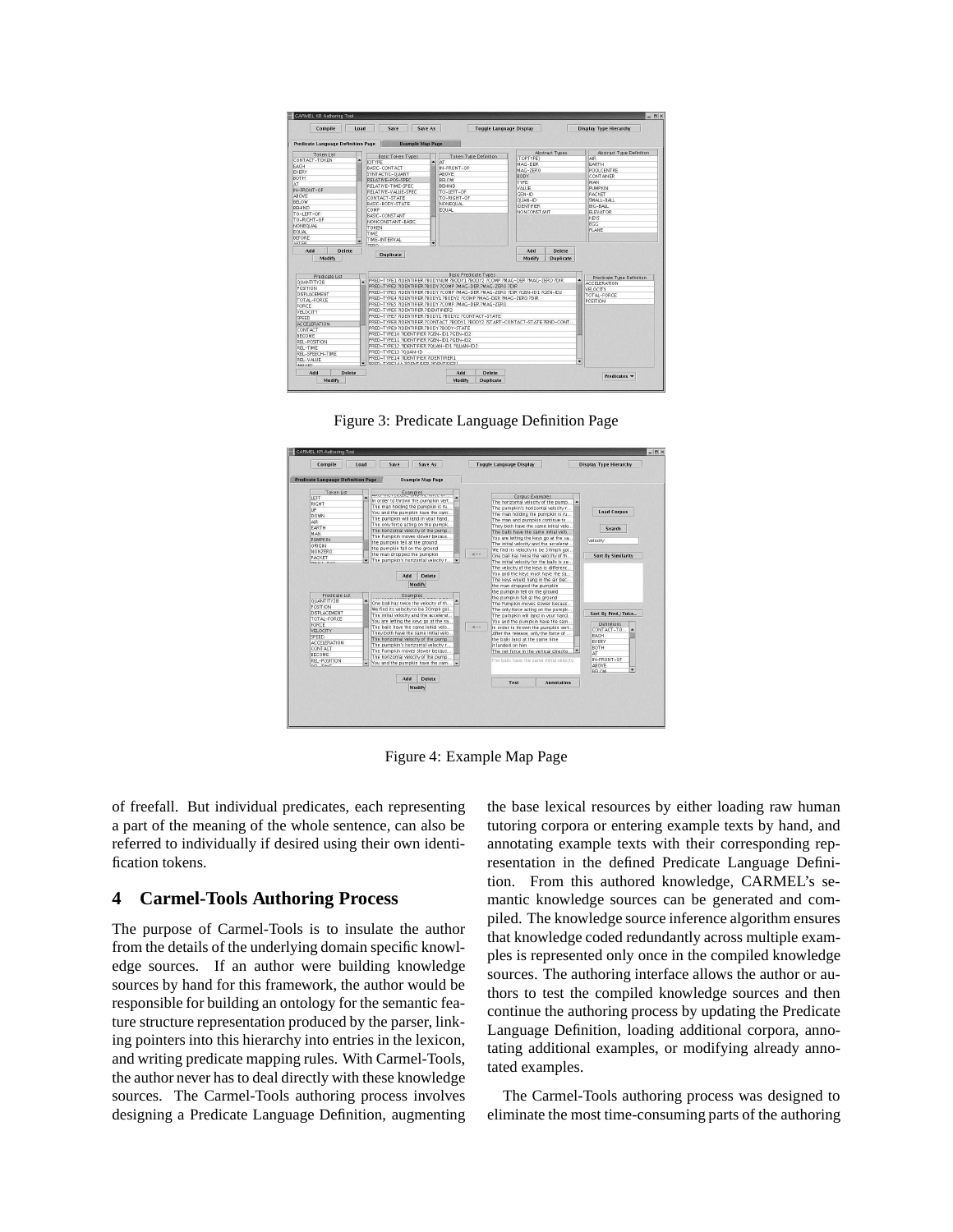

Figure 5: Text Annotation Page Page

process. In particular, its GUI interface guides authors in such a way as to prevent them from introducing inconsistencies between knowledge sources, which is particularly crucial when multiple authors work together. For example, a GUI interface for entering propositional representations for example texts insures that the entered representation is consistent with the author's Predicate Language Definition. Compiled knowledge sources contain pointers back to the annotated examples that are responsible for their creation. Thus, it is also able to provide troubleshooting facilities to help authors track down potential sources for incorrect analyses generated from compiled knowledge sources. When changes are made to the Predicate Language Definition, Carmel-Tools tests whether each proposed change would cause conflicts with any annotated example texts. An example of such a change would be deleting an argument from a predicate type where some example has as part of its analysis an instantiation of a predicate with that type where that argument is bound. If so, it lists these example texts for the author and requires the author to modify the annotated examples first in such a way that the proposed change will not cause a conflict, in this case that would mean uninstantiating the variable that the author desires to remove. In cases where changes would not cause any conflict, such as adding an argument to a predicate type, renaming a predicate, token, or type, or removing an argument that is not bound in any instantiated proposition, these changes are made throughout the database automatically.

#### **4.1 Defining the Predicate Language Definition**

The author begins the authoring process by designing the propositional language that will be the output representation from CARMEL using the authored knowledge sources. This is done on the Predicate Language Definition page of the Carmel-Tools interface, displayed in Figure 3. The author is free to develop a representation language that is as simple or complex as is required by the type of reasoning, if any, that will be applied to the output representations by the tutoring system as it formulates its response to the student's natural language input.

The interface includes facilities for defining a list of predicates and Tokens to be used in constructing propositional analyses. Each predicate is associated with a basic predicate type, which is a associated with a list of arguments. Each basic predicate type argument is itself associated with a type that defines the range of atomic values, which may be tokens or identifier tokens referring to instantiated predicates, that can be bound to it. Thus, tokens also have types. Each token has one or more basic token types. Besides basic predicate types and basic token types, we also allow the definition of abstract types that can subsume other types.

## **4.2 Generating Lexical Resources and Annotating Example Sentences**

When the predicate language definition is defined, the next step is to generate the domain specific lexical resources and annotate example sentences with their corresponding representation within this defined predicate language. The author begins this process on the Example Map Page, displayed in Figure 4.

Carmel-Tools provides facilities for loading a raw human tutoring corpus file. Carmel-Tools then makes a list of each unique morpheme it finds in the file and then augments both its base lexicon (using entries from COM-LEX), in order to include all morphemes found in the transcript file that were not already included in the base lexicon, and the spelling corrector's word list, so that it includes all morphological forms of the new lexical en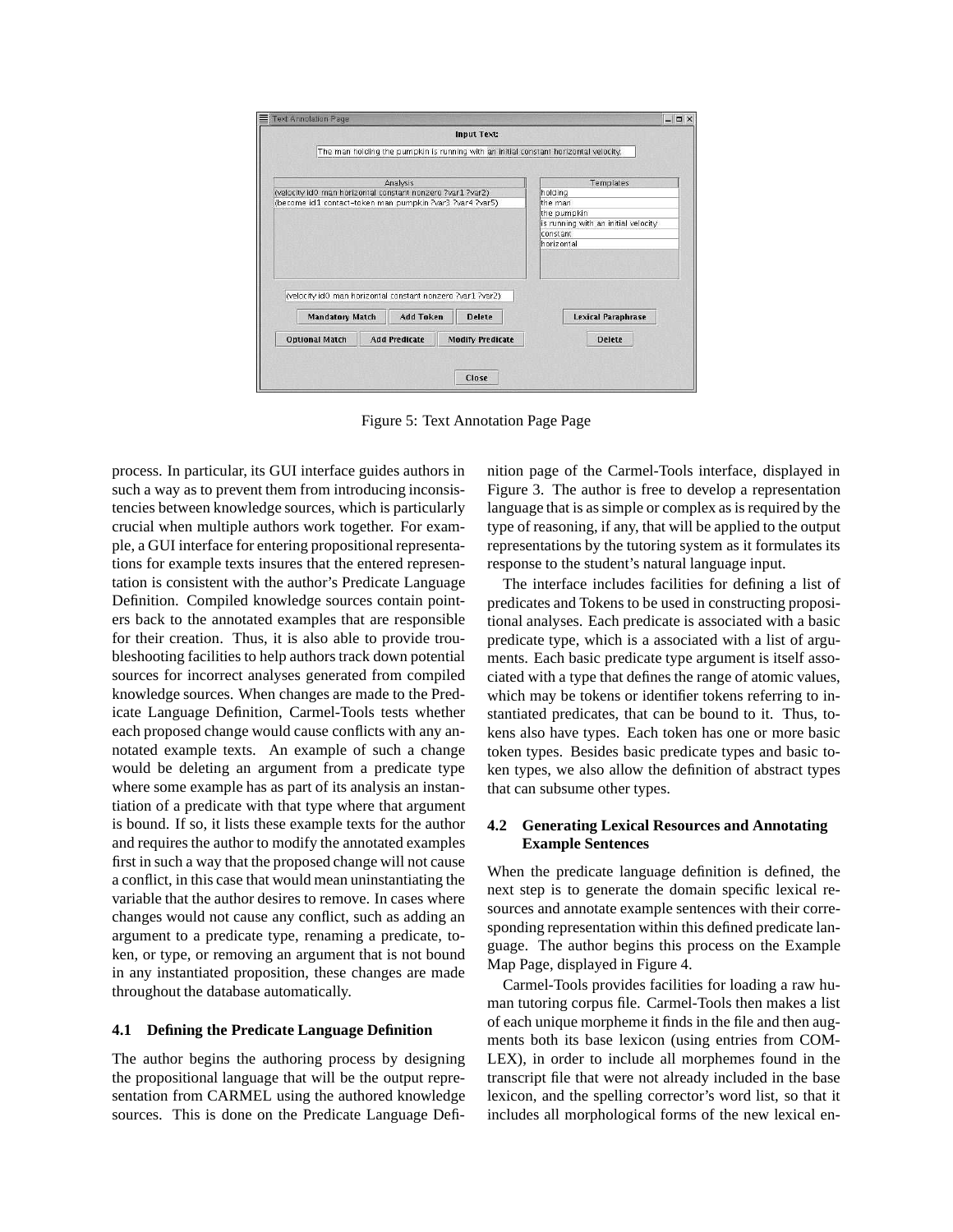tries. It also segments the file into a list of student sentence strings, which are then loaded into a Corpus Examples list, which appears on the right hand side of the interface. Searching and sorting facilities are provided to make it easy for authors to find sentences that have certain things in common in order to organize the list of sentences extracted from the raw corpus file in a convenient way. For example, a Sort By Similarity button causes Carmel-Tools to sort the list of sentences according to their respective similarity to a given text string according to an LSA match between the example string and each corpus sentence. The interface also includes the Token List and the Predicate List, with all defined tokens and predicates that are part of the defined predicate language. When the author clicks on a predicate or token, the Examples list beside it will display the list of annotated examples that have been annotated with an analysis containing that token or predicate.

Figure 5 displays how individual texts are annotated. The Analysis box displays the propositional representation of the example text. This analysis is constructed using the Add Token, Delete, Add Predicate, and Modify Predicate buttons, as well as their subwindows, which are not shown. Once the analysis is entered, the author may indicate the compositional breakdown of the example text by associating spans of text with parts of the analysis by means of the Optional Match and Mandatory Match buttons. For example, the noun phrase "the man" corresponds to the man token, which is bound in two places. Each time a match takes place, the Carmel-Tools internal data structures create one or more templates that show how pieces of syntactic analyses corresponding to spans of text are matched up with their corresponding propositional representation. From this match Carmel-Tools infers both that "the man" is a way of expressing the meaning of the man token in text and that the subject of the verb hold can be bound to the ?body1 argument of the become predicate. By decomposing example texts in this way, Carmel-Tools constructs templates that are general and can be reused in multiple annotated examples. It is these created templates that form the basis for all compiled semantic knowledge sources. Thus, even if mappings are represented redundantly in annotated examples, they will not be represented redundantly in the compiled knowledge sournces. The list of templates that indicates the hierarchical breakdown of this example text are displayed in the Templates list on the right hand side of Figure 5. Note that while the author matches spans to text to portions of the meaning representation, the tool stores mappings between *feature structures* and portions of meaning representation, which is a more general mapping.

Templates can be generalized by entering paraphrases for portions of template patterns. Internally what this accomplishes is that all paraphrases listed can be interpreted by CARMEL as having the same meaning so that they can be treated as interchangeable in the context of this template. A paraphrase can be entered either as a specific string or as a Defined Type, including any type defined in the Predicate Language Definition. What this means is that the selected span of text can be replaced by any span of text that can be interpreted in such a way that its predicate representation's type is subsumed by the indicated type.

### **4.3 Compiling Knowledge Sources**

Each template that is created during the authoring process corresponds to one or more elements of each of the required domain specific knowledge sources, namely the ontology, the lexicon with semantic pointers, and the predicate mapping rules. Using the automatically generated knowledge sources, most of the "work" for mapping a novel text onto its predicate language representation is done either by the deep syntactic analysis, where a lot of surface syntactic variation is factored out, and during the predicate mapping phase, where feature structure patterns are mapped onto their corresponding predicate language representations. The primary purpose of the sentence level ontology that is used to generate a semantic feature structure at parse time is primarily for the purpose of limiting the ambiguity produced by the parser. Very little generalization is obtained by the semantic feature structures created by the automatically generated knowledge sources over that provided by the deep syntactic analysis alone. By default, the automatically generated ontology contains a semantic concept corresponding to each word appearing in at least one annotated example. A semantic pointer to that concept is then inserted into all lexical entries for the associated word that were used in one of the annotated examples. An exception occurs where paraphrases are entered into feature structure representations. In this case, a semantic pointer is entered not only into the entry for the word from the sentence, but also the words from the paraphrase list, allowing all of the words in the paraphrase list to be treated as equivalent at parse time. The process is a bit more involved in the case of verbs. In this case it is necessary to infer based on the parses of the examples where the verb appears which set of subcategorization tags are consistent, thus limiting the set of verb entries for each verb that will be associated with a semantic pointer, and thus which entries can be used at parse time in semantic interpretation mode. Carmel-Tools makes this choice by considering both which arguments are present with that verb in the complete database of annotated examples as well as how the examples were broken down at the matching stage. All non-extracted arguments are considered mandatory. All extracted arguments are considered optional. Each COMLEX subcat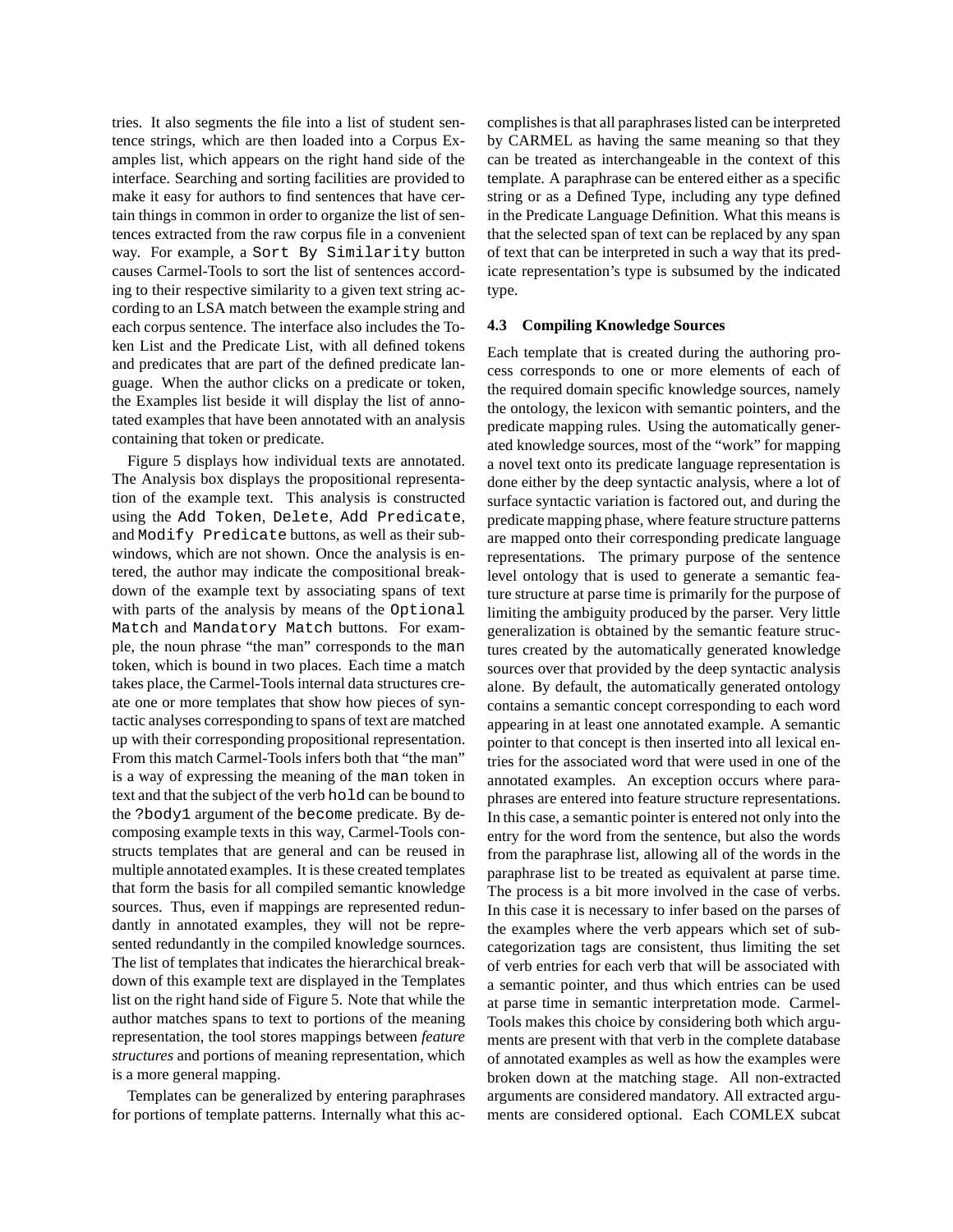tag is associated with a set of licensed arguments. Thus, subcat tags are considered consistent if the set of licensed arguments contains at least all mandatory arguments and doesn't license any arguments that are not either mandatory or optional. Predicate mapping rules are generated for each template by first converting the corresponding syntactic feature structure into the semantic representation defined by the automatically generated ontology and lexicon with semantic pointers. Predicate mapping rules are then created that map the resulting semantic feature structure into the associated predicate language representation.

## **5 Evaluation**

A preliminary evaluation was run for the physics domain. We used for our evaluation a corpus of essays written by students in response to 5 simple qualitative physics questions such as "If a man is standing in an elevator holding his keys in front of his face, and if the cable holding the elevator snaps and the man then lets go of the keys, what will be the relationship between the position of the keys and that of the man as the elevator falls to the ground? Explain why." A predicate language definition was designed consisting of 40 predicates, 31 predicate types, 160 tokens, 37 token types, and 15 abstract types. The language was meant to be able to represent physical objects mentioned in our set of physics problems, body states (e.g., freefall, contact, non-contact), quantities that can be measured (e.g., force, velocity, acceleration, speed, etc.), features of these quantities (e.g., direction, magnitude, etc.), comparisons between quantities (equivalence, non-equivalence, relative size, relative time, relative location), physics laws, and dependency relations. An initial set of 250 example sentences was then annotated, including sentences from each of a set of 5 physics problems.

Next a set of 202 novel test sentences, each between 4 and 64 words long, was extracted from the corpus. Since comparisons, such as between the accelerations of objects in freefall together, are important for the reasoning in all of the questions used for corpus collection, we focused the coverage evaluation specifically on sentences pertaining to comparisons, such as in Figures 1 and 2. The goal of the evaluation was to test the extent to which knowledge generated from annotated examples generalizes to novel examples.

Since obtaining the correct predicate language representation requires obtaining a correct syntactic parse, we first evaluated CARMEL's syntactic coverage over the corpus of test sentences to obtain an upper bound for expected performance. We assigned the syntactic interpretation of each sentence a score of None, Bad, Partial, or Acceptable. A grade of None indicates that no interpretation was built by the grammar. Bad indicates that parses were generated, but they contained errorfull functional relationships between constituents. Partial indicates that no parse was generated that covered the entire sentence, ut the portions that were completely correct for at least one interpretation of the sentence. Acceptable indicates that a complete parse was built that contained no incorrect functional relationships. If any word of the sentence was not covered, it was one that would not change the meaning of the sentence. For example, "he had the same velocity as you had" is the same as "he had the same velocity as you", so if "did" was not part of the final parse but other than that, the parse was fine, it was counted as Acceptable. Overall the coverage of the grammar was very good. 166 sentences were graded Acceptable, which is about 83% of the corpus. 8 received a grade of Partial, 26 Bad, and 1 None.

We then applied the same set of grades to the quality of the predicate language output. Note that that the grade assigned to an analysis represents the correctness and completeness of the predicate representation the system obtained for that sentence. In this case, a grade of Acceptable meant that all aspects of intended meaning were accounted for, and no misleading information was encoded. Partial indicated that some non-trivial part of the intended meaning was communicated. Any interpretation containing any misleading information was counted as Bad. If no predicate language representation was returned, the sentence was graded as None. As expected, grades for semantic interpretation were not as high as for syntactic analysis. In particular, 107 were assigned a grade of Acceptable, 45 were assigned a grade of Partial, 36 were assigned a grade of Bad, and 14 received a nil interpretation. Our evaluation demonstrates that knowledge generated from annotated examples can be used to interpret novel sentences, however, there are still gaps in the coverage of the automatically generated knowledge sources that need to be filled in with new annotated examples. Furthermore, the small but noticeable percentage of bad interpretations indicates that some previously annotated examples need to be modified in order to prevent these bad interpretations from being generated.

## **6 Current Directions**

In this paper we have introduced Carmel-Tools, a tool set for quick authoring of semantic knowledge sources. Our evaluation demonstrates that the semantic knowledge sources inferred from examples annotated using Carmel-Tools generalize to novel sentences. We are continuing to work to enhance the ability of Carmel-Tools to learn generalizable knowledge from examples as well as to improve the user friendliness of the interface.